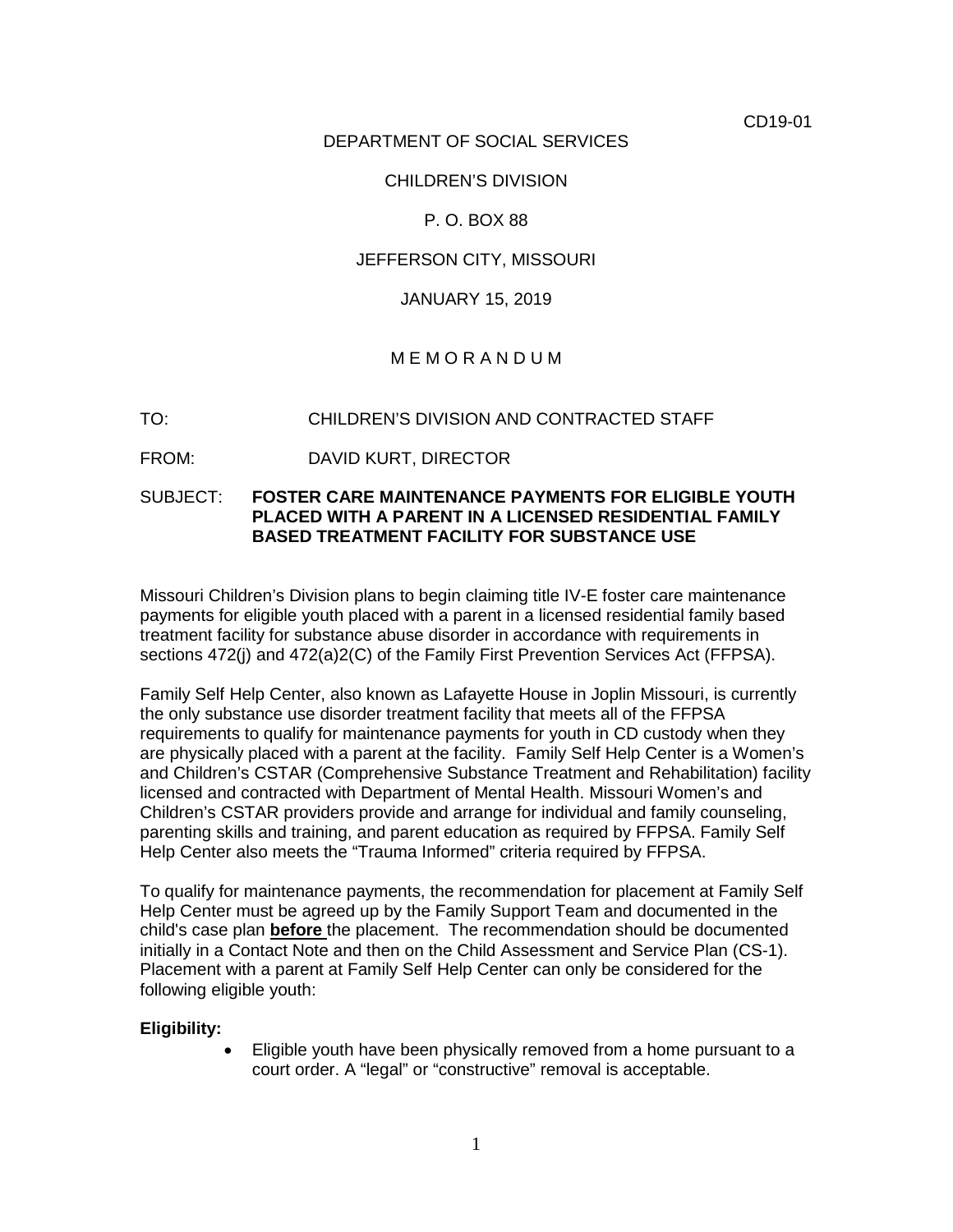- There must be a judicial determination signed by a judge stating that remaining in the home would be contrary to the child's welfare or that out of home placement would be in the child's best interest. This determination must be made in the very first court order that authorizes the removal of the child from the home, regardless of whether there is an emergency or a non-emergency. If the judicial determination is not made in the very first court order pertaining to removal, the child will not be Title IV-E eligible for the duration of the child's stay in foster care;
- A judicial determination of reasonable efforts to prevent a child's removal from the home or a statement that reasonable efforts are not required must be specified in a court order and must be made no later than 60 days from the date the child is removed from the home. If the judicial determination is not made timely the child's foster care maintenance payments will not be eligible for Title IV-E reimbursement for the duration of the child's stay in foster care;

For tracking and payment purposes and to implement this opportunity for families more quickly, CD will initially track placement of eligible youth by using placement type **"CTO"** on the placement screen in FACES, which is currently used for non-licensed court ordered facilities. The name of the facility must be entered with address, telephone number and residence county as follows:

> Family Self Help Center PO Box 1765 Joplin, MO 64804 Jasper County

Once the case managing office receives an invoice from Family Self Help Center, payment should be made directly to Family Self Help Center. CD staff will use the FACES Financial Management Payment Request process to pay using Vendor number **001418559,** program area "AC" with "MM" Vendor type. The Service Code is "MAIN".

The maintenance rates CD currently uses to pay vendors that are not licensed by CD will be used to pay qualified SUD (Substance Use Disorder) treatment facilities as illustrated in the table below:

# **Standard Payment Rate for Family Based Residential Vendors**

| Type of Expenditure                                                                                                                    | Age<br>Limitation                           | Amount<br>Payable                |
|----------------------------------------------------------------------------------------------------------------------------------------|---------------------------------------------|----------------------------------|
| 1. Maintenance for Children placed with Parent in SUD Family Based<br>Residential facility licensed by the Department of Mental Health | $0-5$ years<br>6-12 years<br>13 and<br>over | \$300.00<br>\$356.00<br>\$396.00 |
| 2. Infant Allowance                                                                                                                    | 0-3 years                                   | \$50.00                          |